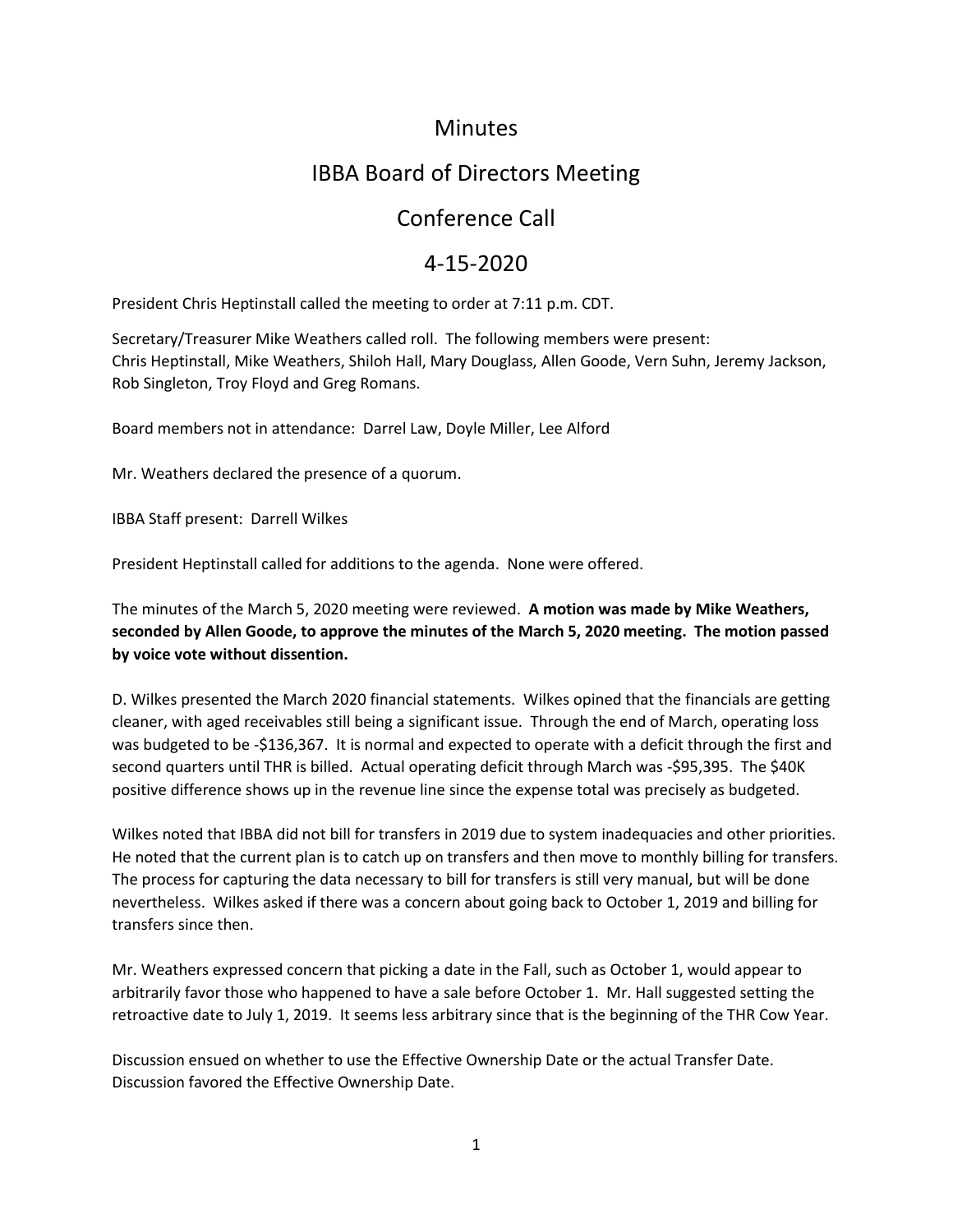**Rob Singleton moved, with a second by Shiloh Hall, to use July 1, 2019 as the retroactive date for billing for transfers, and that the date is relative to the Date of Effective Ownership. Motion passed without dissent.** 

D. Wilkes noted that the receivables and payables for DNA are caught up. Both are current through February, which means that all tests conducted in February, which are billed to IBBA in March, have also been invoiced to members and are reflected in the income statement and balance sheet accordingly.

Wilkes noted that the audit fees were budgeted to be paid in March but were not invoiced to IBBA until April. If this had been invoiced and paid in March, the better-than-budgeted operating margin through March would have been \$25,000 worse than reported.

Wilkes noted that the Promotion and Marketing expenses are running about \$7,000 ahead of budget through March due to front-loading of print advertising. Front-loading the general Brangus advertising to help support Brangus bull sales in the spring is appropriate, but it was not budgeted that way. The Promotion Committee is aware of the funds remaining for promotion and marketing and will be kept informed month to month.

Regarding BPI financials, Wilkes noted that Frontline Beef Producer (FBP) magazine is a losing proposition. FBP is seen as a promotion outlay for Brangus. The magazine is sent twice per year to over 30,000 people. It is not sustainable without a much lower circulation or a much higher level of advertising revenue.

Wilkes noted that the Promotion Committee has been asked to work with staff to review the strategy and cost of FBP.

Rob Singleton suggested including a questionnaire with FBP to recover information from recipients regarding their bull purchase interest and to use this information to re-shape the distribution list.

Vern Suhn suggested that a change in format be considered. Frontline was previously published as a newspaper-type publication. This option should be considered by the Promotion Committee.

Mr. Weathers opined that the March 2020 financials are the cleanest that he has seen during his time on the Board, noting that there are still things to be cleaned up.

D. Wilkes introduced the issue with accounts receivable, noting that a good number of receivables are quite old and probably not collectable. There were 997 names on the Accounts Receivable file as of 3- 31-20, some of which are current and some are 3 years old and should have been settled or written off sooner. Based on the model assumptions, it appears that IBBA could end up with a write-off of \$90,000 to \$120,000.

Vern Suhn expressed concern about Accounts Receivable and raised concern that invoices are not consistently sent out timely or at all. Mr. Weathers reported that he has heard from others that claim they did not receive invoices.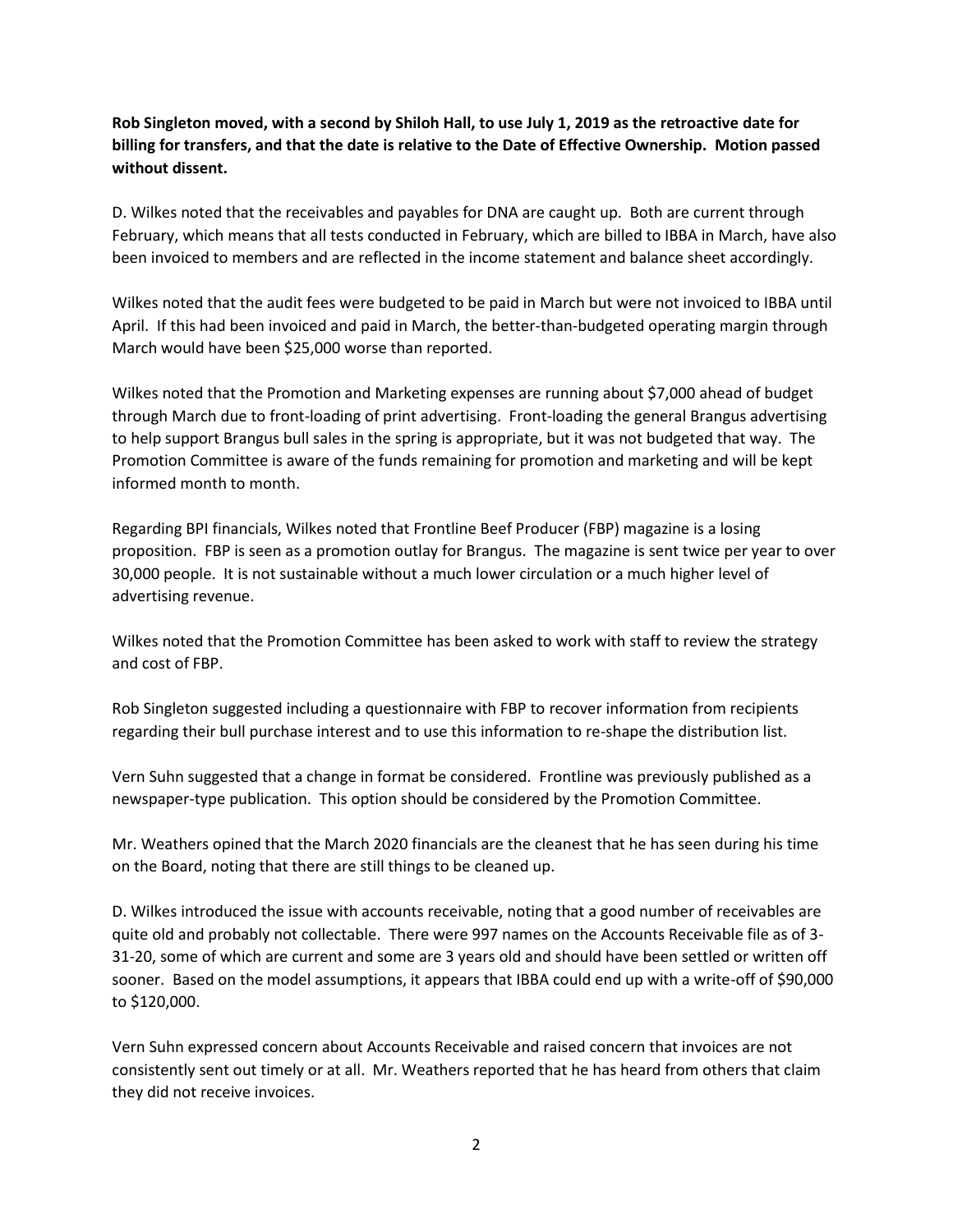DNA charges are a special case where having uncollected receivables is very damaging to IBBA because IBBA is fronting the cost of the tests. If members refuse to pay, IBBA not only has overhead charges associated with the test management but also the hard outlay of cash to pay the DNA lab for the tests.

Discussion ensued on how to expedite the invoicing process for DNA test orders. Presently, members are not invoiced for DNA test costs until the results are received by IBBA and, further, are processed and posted into regstr. This can extend the time between test ordering and invoicing to as much as 85 days. If members delay payment, the time lapse between test ordering and receipt of payment by IBBA can easily extend to 120 days.

A consensus emerged that, at a minimum, members should be invoiced within 7 days of placing a DNA test order and that the results from the tests would NOT be provided to the member or posted to the regstr database until the invoice was paid. Ultimately, IBBA should move to a system where members pay online for DNA tests before the order is accepted for processing.

D. Wilkes noted that steps are being taken to give staff access to account information in the accounting system so that, at a minimum, they can advise a member with a past due balance that their DNA test order cannot be placed until arrangements are made to get current on any past-due amounts.

D. Wilkes reported that the on-line DNA order process will be operational by the first week in May. The new form will show the member what the charges are for the specific tests, and will generate a total dollar amount of the tests ordered during that session.

Commensurate with launching the new online DNA test order feature, educational webinars will be held and will be recorded for members to view repeatedly if they wish.

Following discussion regarding Board Policy on when and how to expedite the billing for DNA tests;

#### **Mike Weathers moved, with a second from Vern Suhn, to table a decision on payment or invoicing timing until the DNA test order form is on-line and functioning properly. Motion passed without dissent.**

The Board was presented with 6 cases for parentage override. All scored higher than zero, which is the cut-off for approval based on precedent.

#### **Mary Douglass moved, seconded by Mike Weathers, to accept the parentage override cases as presented. Motion passed without dissent.**

Discussion ensued on rescheduling the Brangus Summit. There was consensus that there are too many unknowns at this moment in light of the COVID-19 situation to even begin thinking about rescheduling. Mr. Weathers suggested that, in the process of re-planning the Brangus Summit, we attempt to secure enough advance registrations to mitigate some financial risk associated with the conference. Mr. Suhn added that the Summit event will be enhanced significantly when the regstr system is fully functional and people can come to a meeting with a positive frame of mind.